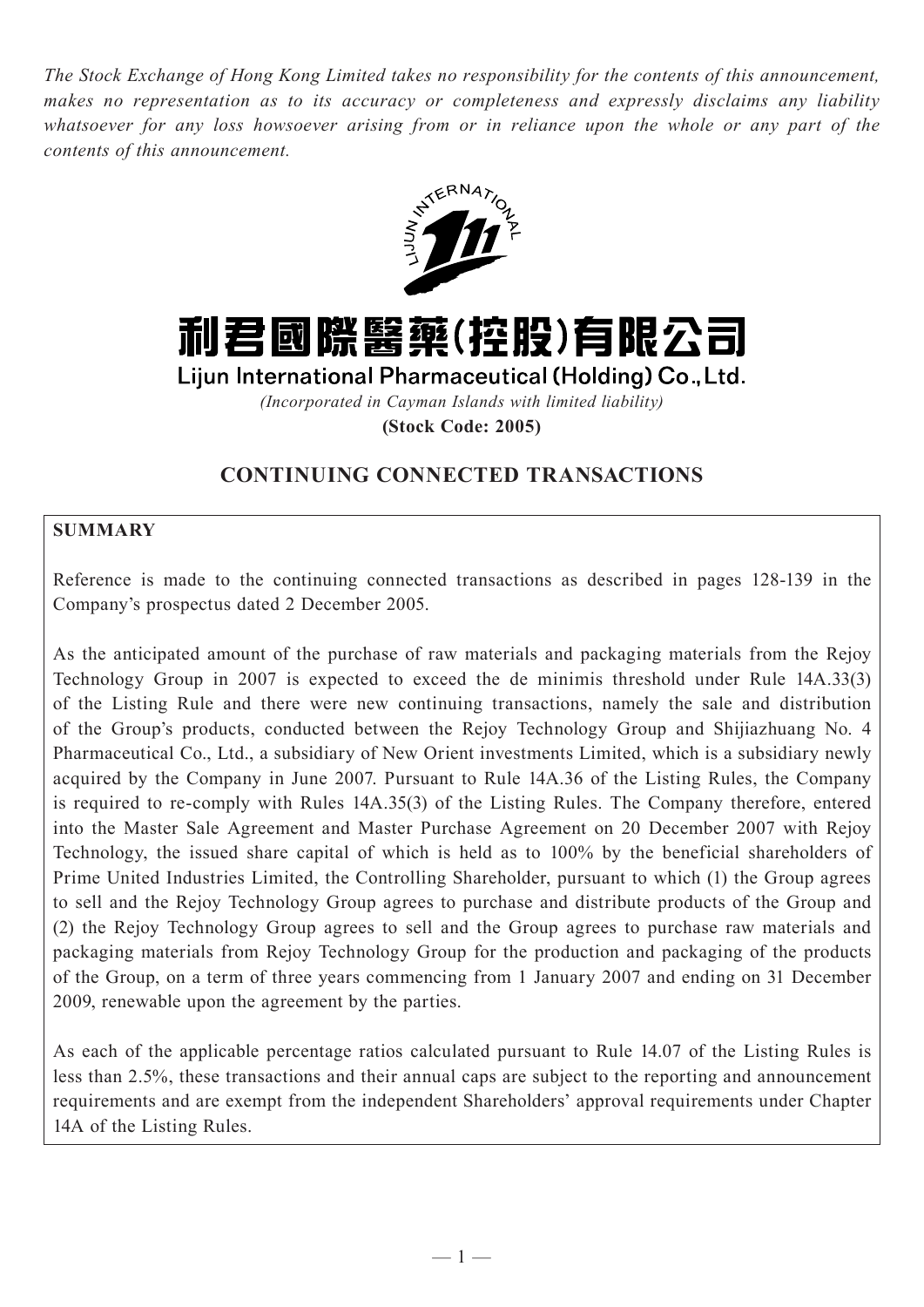# **BACKGROUND**

Reference is made to the continuing connected transactions as described in pages 128-139 in the Company's prospectus dated 2 December 2005.

It was disclosed in the prospectus that the Company had the following connected transactions with the Rejoy Technology Group:

- 1) purchase of packaging materials from Rejoy Packaging and the payments to be made by the Group to Rejoy Packaging will not exceed HK\$1,000,000;
- 2) purchase of raw materials from Rejoy Baichuan and the payments to be made by the Group to Rejoy Baichuan will not exceed HK\$1,000,000;
- 3) a purchase and distribution agreement was entered into between Xian Lijun and Rejoy Baichuan dated 16 October 2005 pursuant to which Xian Lijun agreed to sell and Rejoy Baichuan agreed to purchase and distribute products of Xi'an Lijun for a term of three years commencing from 1 January 2005 and ending on 31 December 2007 and the annual cap for the year ending 2007 is RMB 25,500,000.

As the anticipated amount of the purchase of raw materials and packaging materials from the Rejoy Technology Group in 2007 is expected to exceed the de minimis threshold under Rule 14A.33(3) of the Listing Rule and there were new continuing transactions, namely the sale and distribution of the Group's products, conducted between the Rejoy Technology Group and Shijiazhuang No. 4 Pharmaceutical Co., Ltd., a wholly-owned subsidiary of New Orient investments Limited, which is a wholly-owned subsidiary newly acquired by the Company in June 2007. Pursuant to Rule 14A.36 of the Listing Rules, the Company is required to re-comply with Rules 14A.35(3) of the Listing Rules. The Company therefore, entered into the Master Sale Agreement to supersede the agreement mentioned in item 3 above and the Master Purchase Agreement with details set out below:

#### **MASTER SALE AGREEMENT**

**Date:** 20 December 2007

- **Parties:** (1) the Company; and
	- (2) Rejoy Technology, the issued share capital of which is held as to 100% by the beneficial shareholders of Prime United Industries Limited\*, the Controlling Shareholder and is accordingly a connected person of the Company

**Term:** 1 January 2007 to 31 December 2009, renewable upon the agreement by the parties.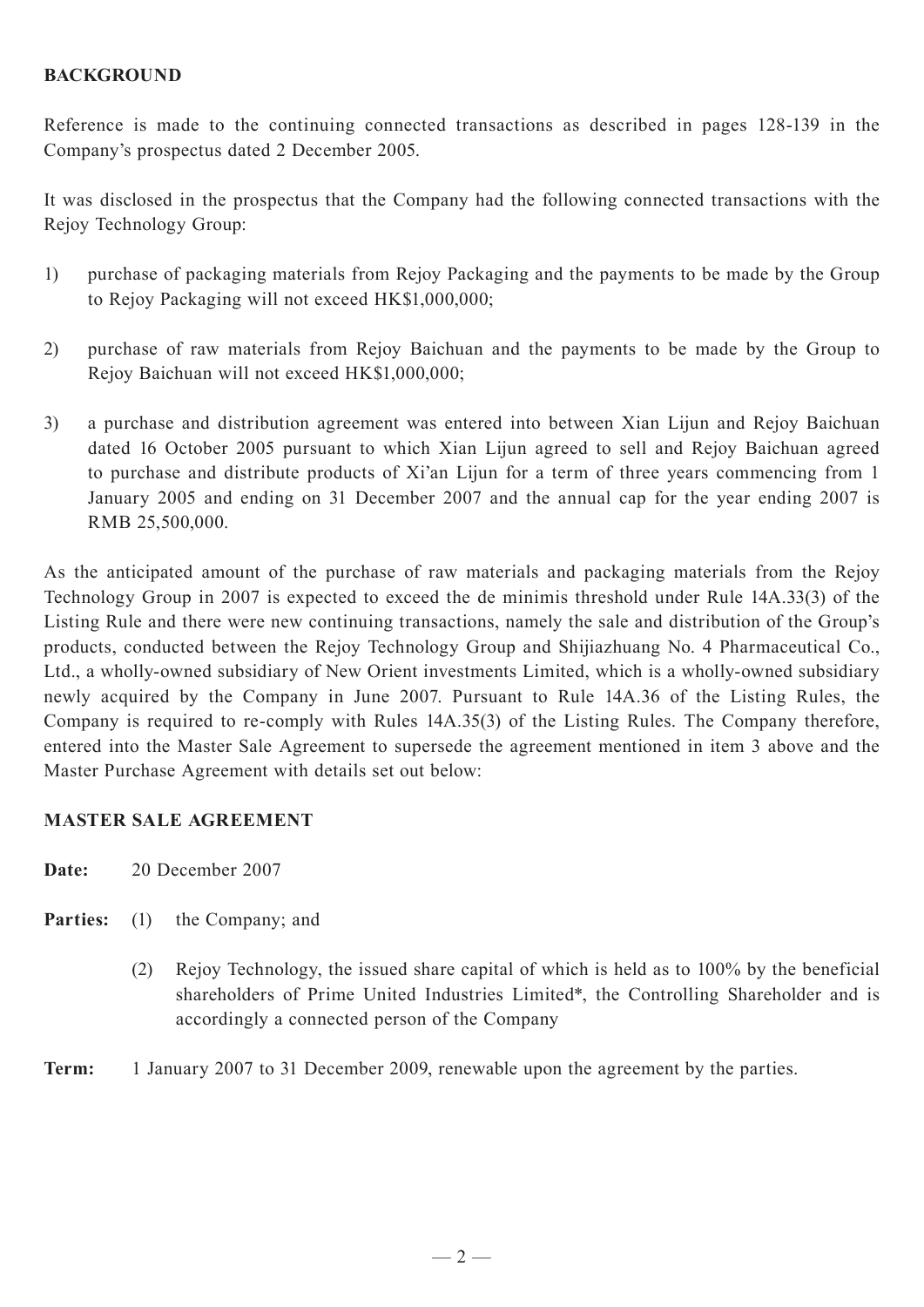\* Prime United Industries Limited is held as to about 2.43% by Mr. Wu Qin, an executive Director, as to about 2.43% by Mr. Wu Zhihong, an executive Director, as to about 2.41% by Mr. Huang Chao, an executive Director, as to about 4% by Mr. Xie Yunfeng, an executive Director, as to about 4% by Ms. Han Yamei, a member of the management of Xi'an Lijun, and as to about 84.73% by Mr. Wu Qin, Mr. Wu Zhihong, Mr. Huang Chao, Mr. Xie Yunfeng and Ms. Han Yumei who jointly hold such shares on trust for 4,965 individuals who are present and former employees or their respective estates of Xi'an Lijin and Rejoy Group Limited Liability Company, a company established in the PRC with limited liability and 100% owned by Shaanxi Pharmaceutical Company, a state-owned enterprise under the direct supervision of the Shaanxi Provincial Government. Mr. Wu Qin, Mr. Wu Zhihong, Mr. Huang Chao and Mr. Xie Yunfeng, the executive Directors, are also directors of the Prime United Industries Limited.

#### **Other terms**

Pursuant to the Master Sale Agreement, the Group agreed to sell and the Rejoy Technology Group agreed to purchase and distribute products of the Group. The Rejoy Technology Group purchases products from the Group and distributes such products to other distributors and end customers. The selling prices of the Group's products sold to the Rejoy Technology Group should be determined in accordance with the market prices and terms and that the Group charges the Rejoy Technology Group for the products at prices no less favourable than those charged to independent third parties and on terms no less favorable than those the Group can obtain from independent third parties, subject to an annual cap of RMB 21.5 million for each of the three financial years ending 31 December 2009.

For the two years ended 31 December 2006 and the eleven months ended 30 November 2007, the Group's sale to the Rejoy Technology Group amounted to approximately RMB9,043,000, RMB19,515,000 and RMB15,695,000 respectively. The proposed annual cap is determined on the basis of the Group's historical revenue generated from the Rejoy Technology Group and the estimated growth in the Group's total sales for the three years ending 31 December 2009.

#### **MASTER PURCHASE AGREEMENT**

| Date: | 20 December 2007 |  |
|-------|------------------|--|
|       |                  |  |

- **Parties:** (1) the Company; and
	- (2) Rejoy Technology, the issued share capital of which is held as to 100% by the beneficial shareholders of Prime United Industries Limited, one of the Controlling Shareholders and is accordingly a connected person of the Company
- **Term:** 1 January 2007 to 31 December 2009, renewable upon the agreement by the parties.

#### **Other terms**

Pursuant to the Master Purchase Agreement, the Rejoy Technology Group agrees to sell and the Group agrees to purchase raw materials and packaging materials from the Rejoy Technology Group for the production and packaging of the products of the Group. The prices and terms of the Master Purchase Agreement are as per market and shall be no less favourable than market prices and terms.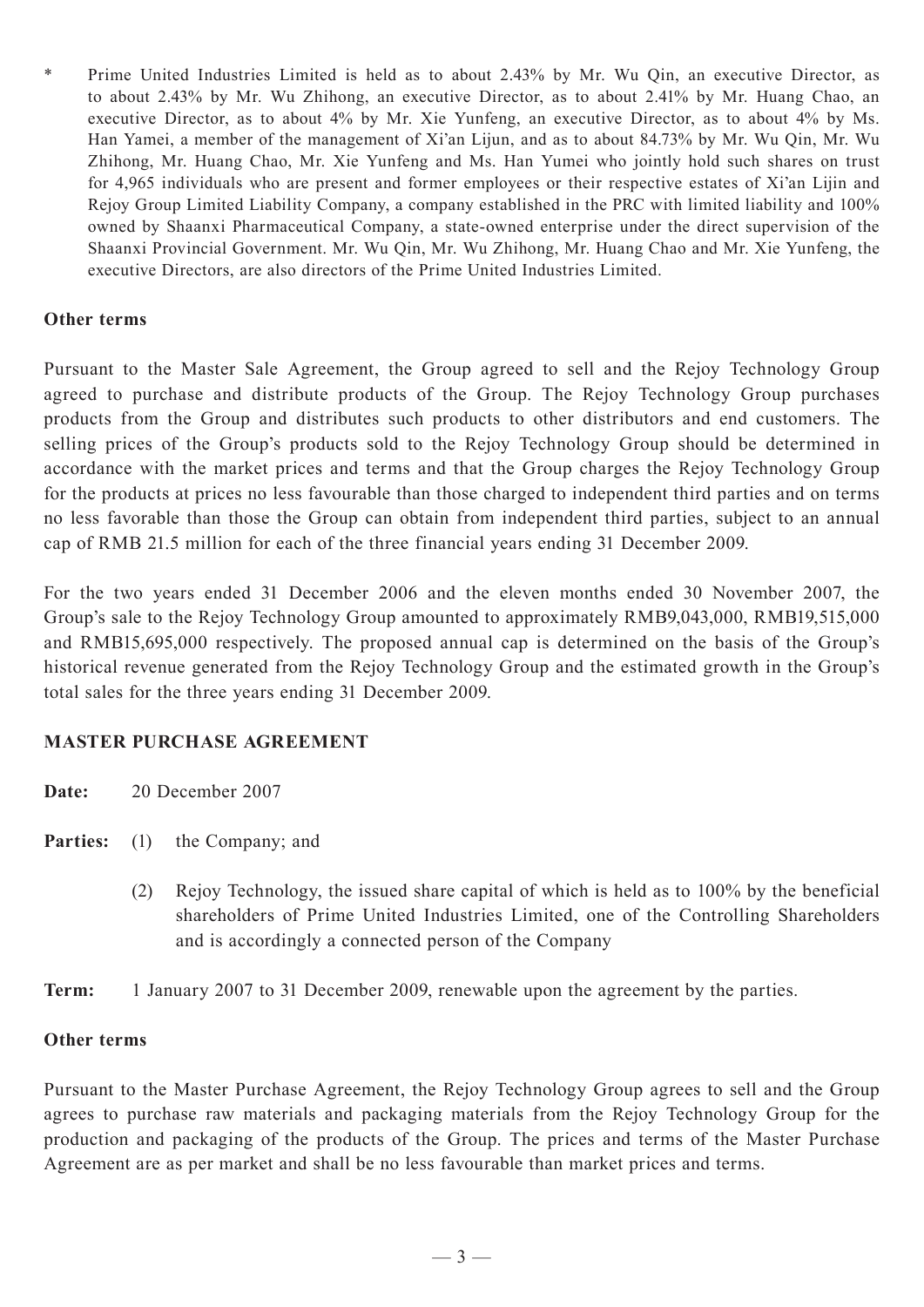The Group pays Rejoy Technology Group for the raw materials and packaging materials at prices no less favourable than those paid to independent third parties and on terms no less favourable than those the Group can obtain from other comparable independent third parties, subject to an annual cap of RMB 5 million for each of the three financial years ending 31 December 2009. For each of the two years ended 31 December 2006 and the eleven months ended 30 November 2007, the total amounts payable by the Group to the Rejoy Technology Group for the purchase of raw materials and packaging materials amounted to approximately RMB785,000, nil\* and RMB1,180,000 respectively. The proposed annual cap is based on the trend of historic transactions between the Group and the Rejoy Technology Group in 2007 and the estimated growth in the production capacity for the three years ending 31 December 2009.

\* The Rejoy Technology Group was just one of the suppliers of the Group and accounted for only a very small percentage of the total purchase of Lijun Group. The purchase of the Group from the Rejoy Technology Group also largely depends the production need of the products of the Group. Hence, there was no purchase of raw materials and packaging materials by the Group from the Rejoy Technology Group for the year ended 31 December 2006.

# **REASONS FOR THE ENTERING INTO THE MASTER SALE AGREEMENT AND MASTER PURCHASE AGREEMENT**

The Group is one of the leading pharmaceutical manufacturers in the PRC, and is principally engaged in the research, development, manufacture and sale of a wide range of pharmaceutical products which can be broadly categorized into finished medicines and bulk pharmaceuticals.

The Rejoy Technology Group is principally engaged in investment, retail and distribution of pharmaceutical, chemical and packaging products.

The Rejoy Technology Group has been one of the Group's distributors in Xi'an and the Group has purchased raw materials and packaging materials from the Rejoy Technology Group on an ongoing basis. Save as the reasons disclosed in the "Background" section above, the Directors believe that it is also crucial to maintain the stability in supply and quality of the raw materials and packaging materials for the existing and future production needs of the Group and the distribution of the Group's products. In view of the past purchasing and distribution experience, the Directors are of the view that the Rejoy Technology Group can effectively fulfill the Company's high requirement in supply stability and product quality as well as the distribution effectiveness. It is important to the Group's day-to-day operations and financial performance to maintain a stable trading relationship with the Rejoy Technology Group through the entering into the Master Purchase Agreement and Master Sale Agreement.

The terms of the Master Purchase Agreement and Master Sale Agreement are made on an arm's length basis in the ordinary and usual course of business of the Group and are on normal commercial terms which are no less favourable than terms available to or from independent third parties. The Directors (including the independent non-executive Directors) are of the view that the terms of the Master Purchase Agreement and Master Sale Agreement and the corresponding annual caps thereof are fair and reasonable and in the interest of the Shareholders as a whole.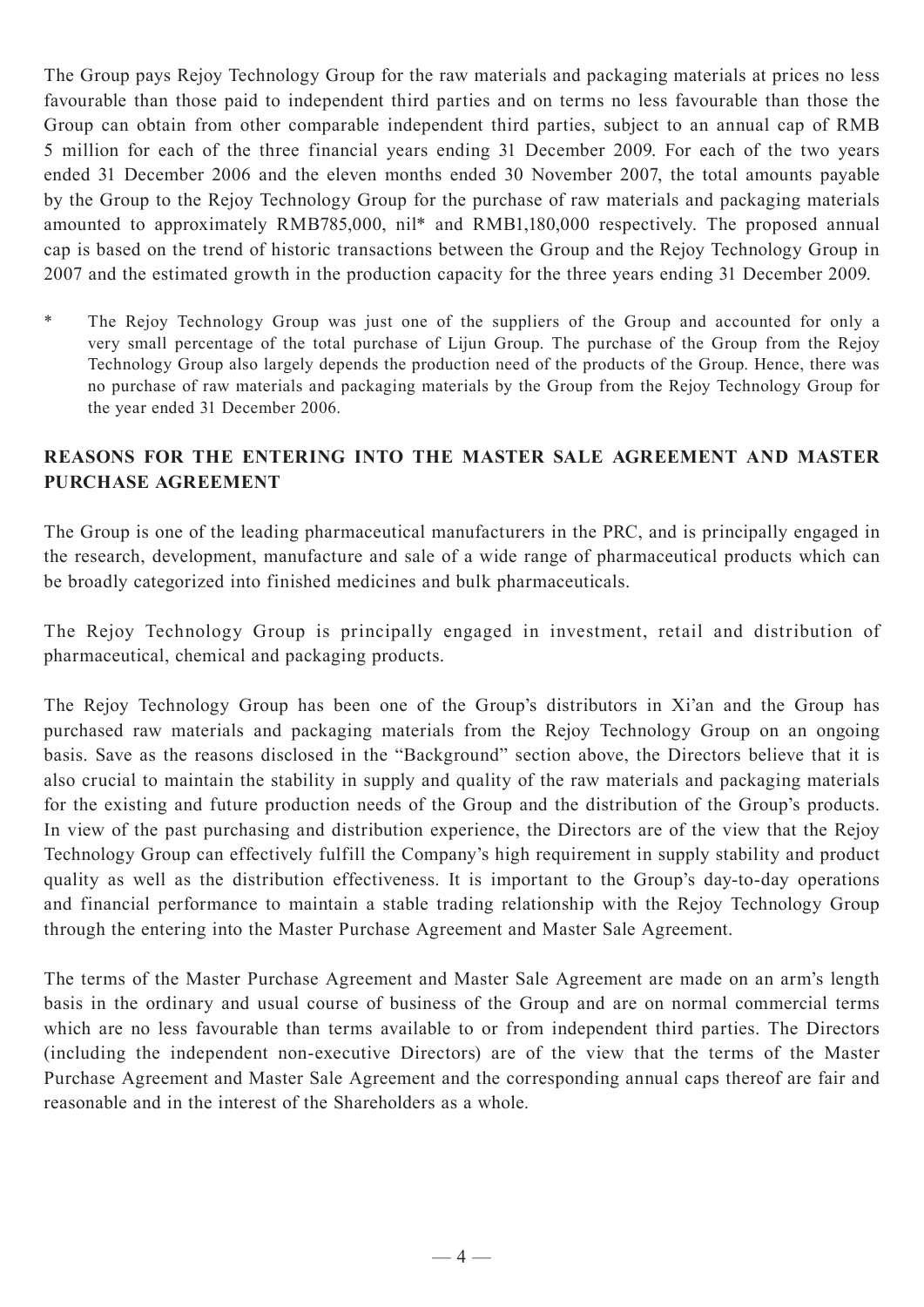## **LISTING RULES IMPLICATIONS**

The transactions contemplated under the Master Sale Agreement and Master Purchase Agreement constitute continuing connected transactions of the Company under Chapter 14A of the Listing Rules. As each of the applicable percentage rations calculated pursuant to Rule 14.07 of the Listing Rules is less than 2.5%, these transactions and their annual caps are subject to the reporting and announcement requirements only and are exempt from the independent Shareholders' approval requirements under Chapter 14A of the Listing Rules.

#### **DEFINITIONS**

In this announcement, unless the context otherwise requires, the following words and phrases shall have the following meanings:

| "Company"                   | Lijun International Pharmaceutical (Holding) Co., Ltd., a company<br>incorporated in the Cayman Islands with limited liability, the shares of<br>which are listed on the Stock Exchange                                                                       |
|-----------------------------|---------------------------------------------------------------------------------------------------------------------------------------------------------------------------------------------------------------------------------------------------------------|
| "connected person"          | has the meaning ascribed to it under the Listing Rules                                                                                                                                                                                                        |
| "Directors"                 | the directors of the Company                                                                                                                                                                                                                                  |
| "Group"                     | the Company and its subsidiaries, including but not limited to Xian<br>Lijun Pharmaceutical Co., Ltd. and Shijiazhuang No. 4 Pharmaceutical<br>Co., Ltd.                                                                                                      |
| "HK\$"                      | Hong Kong dollars, the lawful currency of Hong Kong                                                                                                                                                                                                           |
| "Hong Kong"                 | the Hong Kong Special Administrative Region of the PRC                                                                                                                                                                                                        |
| "Listing Rules"             | the Rules Governing the Listing of Securities on the Stock Exchange                                                                                                                                                                                           |
| "Master Purchase Agreement" | the master purchase agreement to be entered into between the Company<br>and Rejoy Technology in relation to the purchase of raw materials and<br>packaging materials from the Rejoy Technology Group at market prices<br>for a term of up to 31 December 2009 |
| "Master Sale Agreement"     | the master sale agreement to be entered into between the Company and<br>Rejoy Technology in relation to the sale and distribution of the Group's<br>products at market prices for a term of up to 31 December 2009                                            |
| "PRC"                       | the People's Republic of China which for the purpose of this<br>announcement, excludes Hong Kong                                                                                                                                                              |